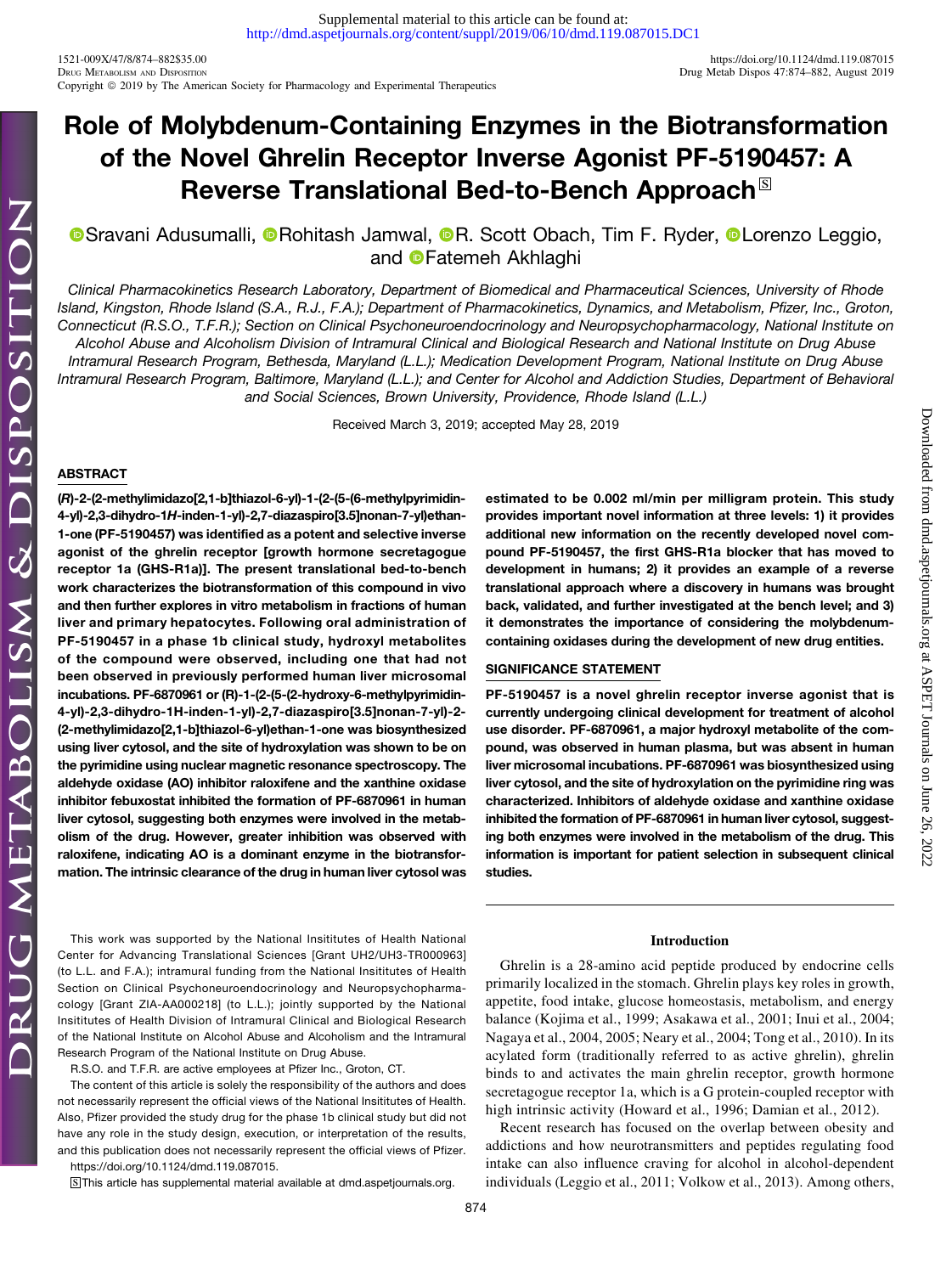the ghrelin system has been investigated in animal models and patients with alcohol dependence, and collectively these studies support a role for ghrelin in alcohol-seeking behaviors. Specifically, several rodent studies support the notion that the ghrelin system is causally involved in alcohol-seeking behaviors and these data have been further corroborated by human studies indicating an association between alcohol craving and drinking and the subjective effects of alcohol with the endogenous concentrations of peripheral ghrelin (Leggio, 2010; Zallar et al., 2017; Morris et al., 2018). Furthermore, two double-blind placebo-controlled human laboratory studies have shown that intravenous administration of ghrelin in alcohol-dependent heavy drinkers leads to increased cueinduced alcohol craving in a bar-like setting (Leggio et al., 2014) and increased alcohol self-administration and modulation of brain activity in areas involved in alcohol-seeking behaviors (Farokhnia et al., 2018). Together, rodent and human studies collectively suggest that blockade of growth hormone secretagogue receptor 1a may represent a potentially novel pharmacological approach to treat alcohol use disorder.

(R)-2-(2-methylimidazo[2,1-b]thiazol-6-yl)-1-(2-(5-(6-methylpyrimidin-4-yl)-2,3-dihydro-1H-inden-1-yl)-2,7-diazaspiro[3.5]nonan-7-yl)ethan-1-one (PF-5190457) is a member of a spiro-azetidino-piperidine series identified as a potent ghrelin receptor inverse agonist (Bhattacharya et al., 2014). PF-5190457 represents the first ghrelin receptor blocker that moved to clinical development and a recent phase 1b drug-alcohol interaction placebo-controlled study showed the safety and tolerability of PF-5190457 when administered to heavy drinkers, including its coadministration with an oral alcohol challenge (Lee et al., 2018). As an additional safety outcome, this phase 1b study showed that PF-5190457 did not affect alcohol pharmacokinetics and it also showed indirectly that alcohol does not affect the pharmacokinetics of PF-5190457.

Limited information is available on the biotransformation of PF-5190457. The assessment of metabolic pathways of a new drug is important since it helps to understand the pharmacokinetics and pharmacodynamics of the compound in humans. It is also essential to identify the enzymes responsible for biotransformation, since this information contributes to an understanding of interindividual variability in pharmacokinetics that can be due to genetic polymorphism and/or drug-drug interactions. Additionally, metabolites generated by these enzymes could be pharmacologically active on the same receptor as the parent compound and/or have off-target effects (Lin and Lu, 1997; Kumar and Surapaneni, 2001; Fu et al., 2013).

The present study describes the biotransformation of PF-5190457 in vitro and the identification of PF-6870961 in humans. Specifically, the objectives of the present study were: 1) characterization of the circulating metabolites in vivo in human plasma, 2) determination of formation of metabolites in vitro in subcellular fractions of human liver and human hepatocytes, 3) determination of the structure of metabolites by mass spectrometry and NMR analyses, 4) assessment of the kinetic parameters of metabolite formation, and 5) identification of the enzyme(s) responsible for the formation of PF-6870961 using specific inhibitors for each enzyme.

#### Materials and Methods

PF-5190457, raloxifene hydrochloride, febuxostat, and tacrine were procured from Sigma Aldrich (St. Louis, MO). Allopurinol was purchased from Toronto Research Chemicals (Toronto, Canada). The major circulating hydroxy metabolite of PF-5190457 (also called PF-6870961) was biosynthesized as described

subsequently. Recombinant aldehyde oxidase (rAOX) was produced by Dr. Ciaran Cronin (Pfizer, La Jolla, CA). NADPH tetrasodium salt was obtained from Calbiochem (EMD Millipore, Billerica, MA). Liquid chromatography (LC) mass spectrometry (MS) grade methanol, acetonitrile, and formic acid were obtained from Fisher Scientific (Fairlawn, NJ). All other reagents and chemicals used in the study were of analytical grade and were used without further purification.

#### In Vivo Metabolite Profiling

Sample Preparation. Plasma samples from a recent phase 1b study were analyzed by high-resolution MS to identify the circulating metabolites (Lee et al., 2018). Plasma samples from twice daily 100 mg doses (patients N101, N102, and N103) were pooled and prepared for metabolite profiling experiments at various sampling times [predose, early (30 and 60 minutes), and late (1350 and 1440 minutes)]. Plasma proteins were precipitated with the addition of acetonitrile (5 ml) followed by vortex mixing and centrifugation at 1700g for 5 minutes. The supernatant was transferred and evaporated for 4 hours in a vacuum centrifuge (Genevac; SP Scientific, Gardiner, NY), and subsequently reconstituted in 30  $\mu$ l acetonitrile followed by addition of 120  $\mu$ l water. The reconstituted samples were spun for 3 minutes to remove particulates, and 10  $\mu$ l of an aliquot of the reconstituted solution was injected onto an ultrahigh-performance LC/high-resolution MS system.

High-Resolution Mass Spectrometry. Chromatographic separation for metabolite profiling was achieved using a Waters HSS-T3 C18 column (1.8  $\mu$ m; 2.1  $\times$ 100 mm; Waters Corp., Milford, MA) maintained at 45°C in line with a Thermo Accela high-performance LC (HPLC) pump, CTC Analytics autoinjector, a photodiode array detector, and a Thermo Orbitrap Elite ion trap high-resolution mass spectrometer (Thermo Fisher Scientific Inc., Waltham, MA). The mobile phase consisted of 10 mM ammonium acetate (A) and acetonitrile (B), and separation was achieved at a flow rate of 0.35 ml/min. The gradient elution was started from 5% B, maintained for 0.5 minutes, increased to 50% B over 10 minutes, increased to 95% B over the next 2 minutes, and finally decreased to 5% B to reequilibrate the column with a total run time of 15 minutes. The MS detector was operated in positive ion electrospray mode.

#### In Vitro Biotransformation of PF-5190457

Preparation of Subcellular Fractions. Human liver tissues and human hepatocytes were obtained from Xenotech (Lenexa, KS). The hepatocytes, liver microsomes, or cytosols were pooled from donors of both sexes. Human liver microsome (HLM) and human liver cytosol (HLC) fractions were prepared by differential ultracentrifugation from the human liver as described previously (Jamwal et al., 2017). Total protein concentrations for the HLM and HLC were determined using the Pierce BCA Protein Assay Kit (Thermo Fisher Scientific Inc.) and the fractions were stored at  $-80^{\circ}$ C until further analysis.

HLM and HLC Incubations. The in vitro metabolism of PF-5190457 was studied using HLM and HLC fractions. PF-5190457 was incubated (50-100  $\mu$ M) with pooled HLM and HLC in 100 mM potassium phosphate buffer (pH 7.4), in which the methanol concentration from substrate addition was kept below 0.5%. Incubations were conducted at  $37^{\circ}$ C in a water bath, where the total incubation mixture volume was 50  $\mu$ l. The total protein concentration used for both HLM and HLC ranged from 0.05 to 2 mg/ml. PF-5190457 was also incubated in only 100 mM potassium phosphate buffer (pH 7.4) without HLM or HLC as a control. Microsomal incubations were conducted with and without the addition of NADPH. Reactions in HLM and HLC were initiated by the addition of substrate. The reaction was terminated by the addition of 200  $\mu$ l of ice-cold methanol at various incubation times (0–120 minutes). Subsequently, the samples were centrifuged for 5 minutes at 10,000 rpm to remove the precipitated protein, and were ten analyzed as described subsequently.

Liquid Chromatography–Tandem Mass Spectrometry Analysis of HLM and HLC Samples. Samples were analyzed using an Acquity UPLC System coupled to a Xevo-TQ mass spectrometer (Waters Corp). Analytes were chromatographically separated on a C18 column (Acquity UPLC BEH  $2.1 \times 50$  mm)

ABBREVIATIONS: AO, aldehyde oxidase; 2D, two-dimensional; HLC, human liver cytosol; HLM, human liver microsome; HPLC, high-performance liquid chromatography; HSQC, heteronuclear single quantum coherence; IS, internal standard; LC, liquid chromatography; MS, mass spectrometry; m/z, mass-to-charge ratio; PF-5190457, (R)-2-(2-methylimidazo[2,1-b]thiazol-6-yl)-1-(2-(5-(6-methylpyrimidin-4-yl)-2,3-dihydro-1H-inden-1-yl)-2,7 diazaspiro[3.5]nonan-7-yl)ethan-1-one; PF-6870961 (R)-1-(2-(5-(2-hydroxy-6-methylpyrimidin-4-yl)-2,3-dihydro-1H-inden-1-yl)-2,7-diazaspiro[3.5] nonan-7-yl)-2-(2-methylimidazo[2,1-b]thiazol-6-yl)ethan-1-one; rAOX, recombinant aldehyde oxidase; RT, retention time; XO, xanthine oxidase.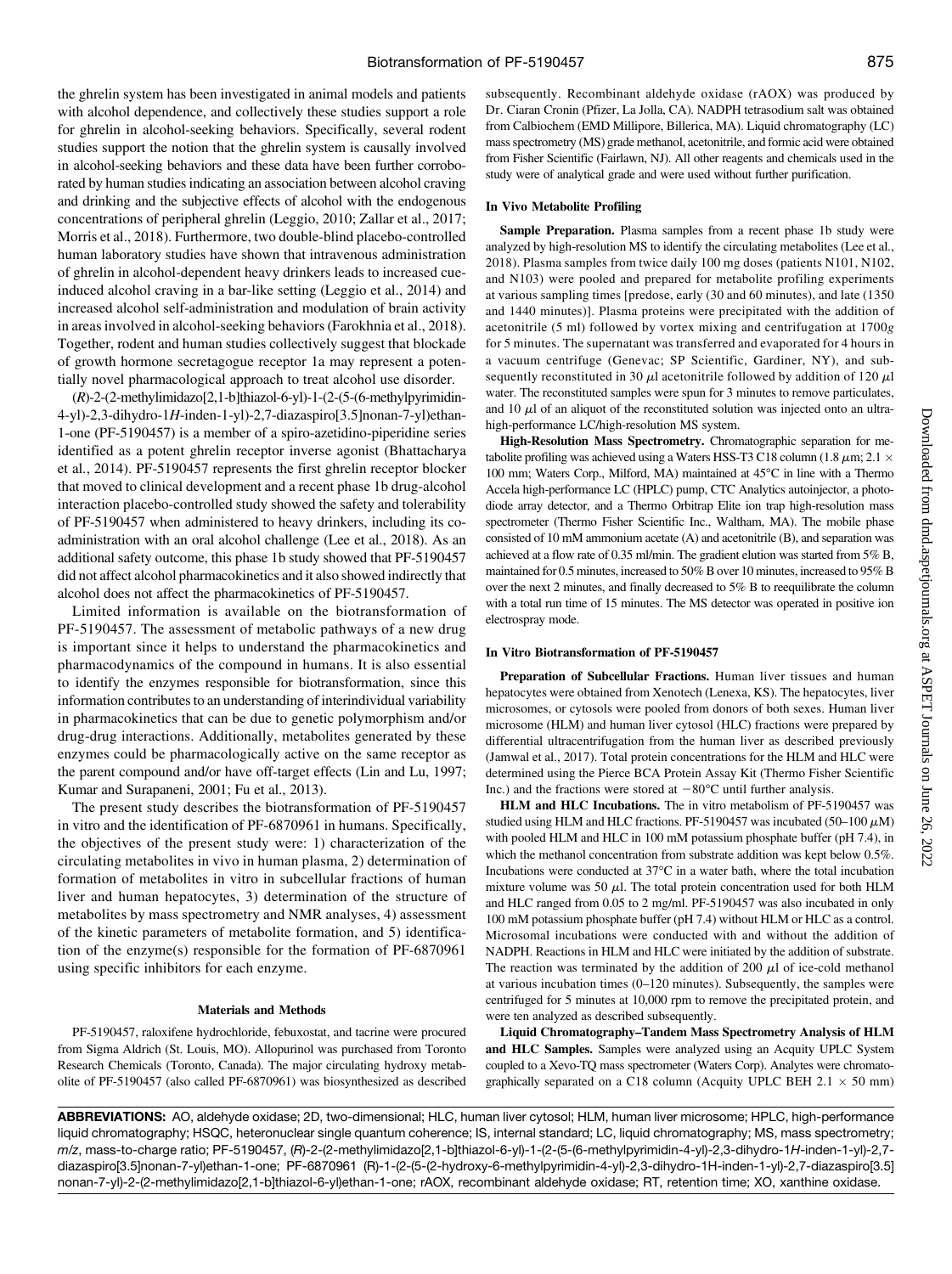with 1.7  $\mu$ m particle size and 130 Å porosity. A precolumn (Acquity UPLC BEH C18, 2.1  $\times$  5 mm) was connected prior to the analytical column. The mobile phase consisted of water:methanol (95:5, v/v) containing 0.1% formic acid (A) and 100% methanol containing 0.1% formic acid (B). The column and autosampler temperatures were kept at 40 and 10°C, respectively. The mobile phase was delivered at a flow rate of 0.25 ml/min, in which the injection volume was  $5 \mu$ . The total assay run time was 12 minutes and 30 seconds. Mobile phase A was maintained at 98% for the initial 2 minutes, decreased to 50% at 8 minutes and 30 seconds, decreased to 5% over the next 2 minutes, and then returned to the initial conditions for equilibration at 10 minutes and 30 seconds. A full scan from 100 to 1200 Da was carried out in positive electrospray ionization mode with the following parameters: desolvation temperature,  $-600^{\circ}$ C; desolvation gas flow,  $-1000$  l/h; capillary voltage,  $-3.50$  kV; and cone voltage,  $-30$  V. Similarly, single-ion monitoring for the  $[M+H]$ <sup>+</sup> ions of PF-5190457 [mass-tocharge ratio  $(m/z)$  513.2] and the anticipated metabolites, i.e., hydroxy metabolite  $(m/z 513.2 + 16)$ , glucuronide  $(m/z 513.2 + 176)$ , and hydroxy glucuronide  $(m/z 513.2 + 192)$  was performed (Table 1).

Hepatocyte Incubations. PF-05190457 was incubated in pooled cryopreserved human hepatocytes (750,000 cells/ml; In Vitro Technologies, Baltimore, MD) with and without 1-aminobenzotriazole (a pan CYP450 inhibitor) at 1 mM, or hydralazine [a selective probe inactivator of aldehyde oxidase (AO)] at 0.05 mM (Ortiz de Montellano and Mathews, 1981; Strelevitz et al., 2012). Incubations were carried out on a rotating shaker placed in an incubator maintained under an atmosphere of  $O_2/CO_2$  (95:5) and relative humidity of 75%. Incubations were carried out for 4 hours and then were stopped by snap freezing in a dry ice/acetone bath. The samples were prepared and analyzed as described previously for HLM and HLC incubations.

#### Biosynthesis and NMR Analysis

Biosynthesis of PF-6870961, the Major Hydroxy Metabolite of PF-5190457. PF-5190457 (20  $\mu$ M) was incubated with female mouse liver cytosol (2.0 mg/ml; Corning-Gentest, Woburn, MA) in 40 ml potassium phosphate buffer (100 mM, pH 7.5) in a shaking water bath maintained at 37°C for 1.5 hours. The incubation was terminated with the addition of  $CH<sub>3</sub>CN$  (40 ml), and the precipitated material was removed by spinning in a centrifuge for 5 minutes at 1700g. The supernatant was partially evaporated in a Genevac vacuum centrifuge for 2 hours. Then,  $0.25$  ml neat formic acid,  $0.25$  ml CH<sub>3</sub>CN, and water were added to the remaing mixture for a final volume of 25 ml. This mixture was spun in a centrifuge at 40,000g for 30 minutes and the clarified supernatant was applied to an HPLC column (Polaris C18;  $4.6 \times 250$  mm;  $5 \mu$ m) through a Jasco HPLC pump at a rate of 0.8 ml/min. After the entire sample was applied, an additional  $\sim$  5 ml of mobile phase (0.1% formic acid containing  $1\%$  CH<sub>3</sub>CN) was pumped through the system. The column was moved to a Thermo LTQ HPLC-MS system containing a photodiode array detector, and a mobile phase gradient was applied to elute the material of interest. The mobile phase was comprised of 0.1% formic acid in water (A) and CH<sub>3</sub>CN (B) and was run at a flow rate of 0.8 ml/min. The gradient began at a composition of 2% B for 5 minutes followed by a linear gradient to 25% B for 70 minutes. The eluent passed through the photodiode array detector scanning from 200 to 400 nm and then to a splitter (the ratio was approximately 15:1) with the larger portion going to a CTC Leaptec fraction collector (CTC, Cary, NC). Fractions were collected every 20 seconds. The remainder was introduced into the mass spectrometer operating in the positive ion mode. The fractions proposed to contain the hydroxy metabolites of interest were analyzed for identity and purity on a Thermo Orbitrap Elite ultra-high-performance LC/UV/ MS system containing an Acquity column (HSS T3 C18;  $2.1 \times 100$  mm,  $1.7 \mu m$ 

particle size) using the method described previously at a flow rate of 0.4 ml/min and an injection volume of 5  $\mu$ l. Fractions containing single peaks by UV and the desired protonated molecular ions were combined and evaporated by vacuum centrifugation for analysis by NMR spectroscopy. The samples were reconstituted with  $100 \mu$ l of DMSO-d6  $100\%$  (Cambridge Isotope Laboratories, Andover, MA) before NMR analysis and <sup>1</sup>H NMR and two-dimensional (2D) NMR [<sup>1</sup>H correlation spectroscopy, heteronuclear multiple bond correlation, and heteronuclear single quantum coherence (HSQC)] analyses were carried out as described subsequently.

# NMR Sample Analysis

Isolated samples were reconstituted in 0.10 ml of DMSO-d6 100% and placed in a 1.7 mm NMR tube that had been stored in dry argon atmosphere. The  ${}^{1}H$  and <sup>13</sup>C spectra were referenced using residual DMSO-d6 (<sup>1</sup>H  $\delta$  = 2.50 ppm relative to tetramethylsilane (TMS),  $\delta = 0.00$ ; <sup>13</sup>C  $\delta = 39.50$  ppm relative to TMS,  $\delta =$ 0.00). NMR spectra were recorded on a Bruker Avance 600 MHz (Bruker BioSpin Corporation, Billerica, MA) controlled by Topspin version 3.2 and equipped with a 1.7 mm TCI Cryo probe. One-dimensional spectra were recorded using an approximate sweep width of 8400 Hz, and a total recycle time of approximately 7 seconds. The resulting time-averaged free-induction decays were transformed using an exponential line broadening of 1.0 Hz to enhance the signal to noise. The 2D data were recorded using the standard pulse sequences provided by Bruker. At a minimum, a  $1K \times 128$  data matrix was acquired using a minimum of two scans and 16 dummy scans with a spectral width of 10,000 Hz in the f2 dimension. The 2D data sets were zero filled to at least 1K data points. Postacquisition data processing was performed with Topspin version 3.2 MestReNova. Quantitation of NMR isolates was performed by external calibration against the  ${}^{1}$ H NMR spectrum of 5 mM benzoic acid standard compared with that of the isolated metabolites using the ERETIC2 function within Topspin version 3.2.

#### Enzyme Kinetic Studies

The formation of the PF-6870961 in rAOX and HLC fractions was studied to determine the enzyme kinetic parameters. Before the assessment of the enzyme kinetics, the protein concentration and incubation time linearity of PF-6870961 formation were evaluated to choose the optimum conditions.

rAOX Incubations. PF-5190457 (0.5-125  $\mu$ M) was incubated with rAOX (0.090 mg/ml) in 100 mM potassium phosphate buffer. The incubations were conducted at 37°C in a shaking water bath. The incubation mixture volume was 50  $\mu$ l, and all incubations were performed in triplicate. The reactions were terminated after 120 minutes using methanol containing 2.5 ng/ml tacrine [internal standard (IS)]. Samples were processed and analyzed as described subsequently.

HLC Incubations. The kinetic parameters for the formation of PF-6870961 from PF-5190457 were determined by incubating the drug in pooled, allopurinol/ oxypurinol-free, HLC [\(Supplemental Material\)](http://dmd.aspetjournals.org/lookup/suppl/doi:10.1124/dmd.119.087015/-/DC1). The optimized total protein concentration and incubation time in HLC were 0.1 mg/ml and 5 minutes, respectively. PF-5190457 (0.05-100  $\mu$ M) with HLC in a total volume of 50  $\mu$ l of 100 mM potassium phosphate buffer (pH 7.4) were incubated at 37°C in duplicate. The final concentration of methanol in the incubations was  $< 0.25\%$ . The reaction was initiated by the addition of cytosol and terminated by protein precipitation with the addition of methanol (200  $\mu$ l) containing the 2.5 ng/ml tacrine as IS.

Liquid Chromatography–Tandem Mass Spectrometry Analysis for Kinetic Studies. All samples from rAOX and HLC incubations were centrifuged for 5 minutes at 10,000 rpm. The supernatants were removed and analyzed as

Mass spectrometry parameters of analytes and internal standard

| Compound                                                                                          | mlz               |                                  |                         |                           |                           |                       |
|---------------------------------------------------------------------------------------------------|-------------------|----------------------------------|-------------------------|---------------------------|---------------------------|-----------------------|
|                                                                                                   | Precursor         | Product                          | Dwell                   | Cone                      | <b>Collision Energy</b>   | <b>Retention Time</b> |
|                                                                                                   |                   |                                  |                         |                           |                           | min                   |
| Parent drug (PF-5190457)<br>Major hydroxyl metabolite (PF-6870961)<br>Internal standard (Tacrine) | 513<br>529<br>199 | 209, 335<br>225, 351<br>170, 143 | 0.025<br>0.025<br>0.025 | 30, 30<br>34, 32<br>46.42 | 44.16<br>40, 20<br>30, 36 | 5.6<br>4.5<br>5.9     |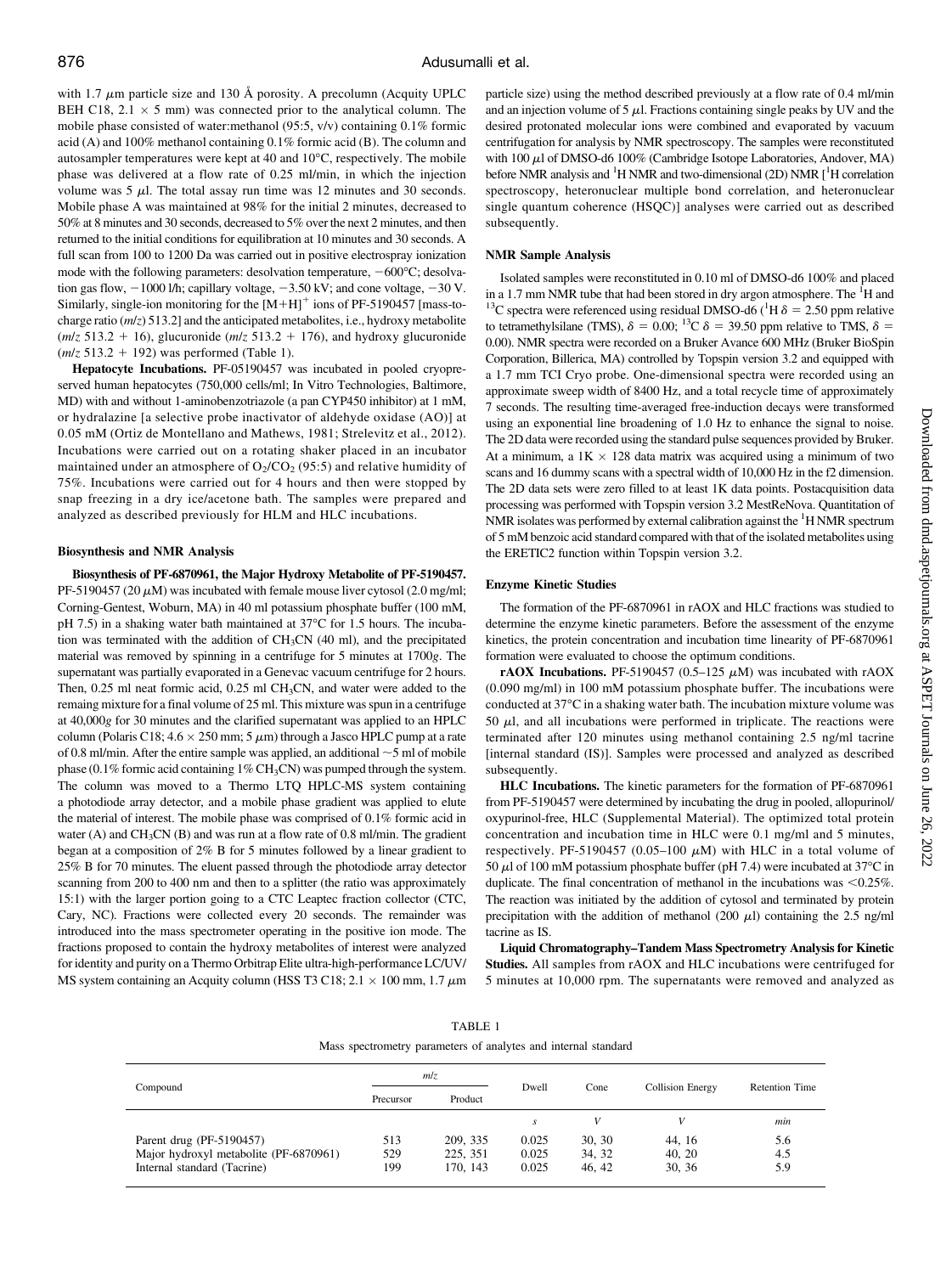follows. The parent, metabolite, and IS were monitored using Xevo TQ-MS (Waters Corp.) coupled to an Acquity UPLC System (Waters Corp.). The analytes were separated using an Aquity UPLC BEH C18 (2.1  $\times$  50 mm, 1.7  $\mu$ m particle size, 130Å pore size) analytical column with an Acquity UPLC BEH C18 VanGuard precolumn (2.1  $\times$  5 mm, 130Å). Mobile phase solution A consisted of water:methanol  $95\%/5\%$  (v/v) and mobile phase solution B consisted of methanol (100%). Formic acid (0.1%) was added to both mobile phase solutions. The flow rate was 0.25 ml/min with a run time of 10 minutes and 30 seconds. The column temperature was maintained at 40°C. The gradient consisted of 2% methanol for 2 minutes, increased to 35% for 2 minutes to 7 minutes and 30 seconds, further increased to 95% methanol at 8 minutes, and held until 8 minutes and 30 seconds before returning to the initial conditions to equilibrate with a total run time of 10 minutes and 30 seconds. Mass spectral analysis and quantification were carried out using Multiple Reaction Monitoring (MRM) in positive electrospray ionization mode with the following parameters: desolvation temperature of 350°C, desolvation gas flow of 650 l/h, capillary voltage of 3.50 kV and cone voltage of 20 V. The optimized settings of the mass spectrometer voltage and the retention time (RT) for the analytes and IS with quantifier and qualifier fragments are summarized in [Supplemental Table 1](http://dmd.aspetjournals.org/lookup/suppl/doi:10.1124/dmd.119.087015/-/DC1). Data acquisition and processing were performed using MassLynx (version 4.1) and TargetLynx, respectively. The retention times for PF-6870961 and the internal standards were 4.4 and 5.1 minutes, respectively. Quantitation was done using the PF-6870961 standard curve ranging from 0.1 to 1  $\mu$ M. The calibration standards were within  $\pm 15\%$  of nominal values.

#### Inhibition Studies

Incubation of PF-5190457 in HLC (with AO and Xanthine Oxidase Inhibitors). PF-5190457 (25  $\mu$ M) was incubated with pooled allopurinol/ oxypurinol-free HLC (0.1 mg/ml,  $n = 9$ ) in a total volume of 50  $\mu$ l of 100 mM potassium phosphate buffer (pH 7.4) in the presence and absence of inhibitors. Incubation conditions were similar to previous HLC kinetic experiments. To identify the enzymes involved in the formation of PF-6870961, HLC was incubated with and without AO inhibitor (raloxifene  $0.005-50 \mu M$ ), and xanthine oxidase (XO) inhibitor (febuxostat  $0.001-50 \mu$ M). The reactions were terminated at 5 minutes using methanol containing 2.5 ng/ml tacrine (IS). The samples were analyzed using LC–tandem MS as described under enzyme kinetic studies.

#### Data Analysis

Estimations of the maximum rate of PF-6870961 formation  $(V_{\text{max}})$  and the Michaelis-Menten constant  $(K<sub>m</sub>)$  were performed using nonlinear regression analysis within Prism 6 (GraphPad Software Inc., La Jolla, CA) using the Michaelis-Menten equation  $[V = (V_{\text{max}} \times S)/(K_{\text{m}} + S)]$ . The apparent in vitro intrinsic clearance was calculated as  $V_{\text{max}}/K_{\text{m}}$ .

# Results

## Characterization of PF-5190457 Metabolites in Human Plasma

The circulating metabolites of PF-5190457 were determined in the plasma of human subjects who were administered PF-5190457 orally in the phase 1b clinical study (Lee et al., 2018) (Fig. 1). Two peaks with protonated molecular ions of 16 mass units greater than PF-5190457 were observed (m/z 529.2382), indicating the addition of oxygen. Fragment ions of PF-6870961 that had greater ion abundance included  $m/z$  351.2179, 305.1430, and 225.1022 are indicative of oxidative biotransformation on the indenyl-pyrimidine portion of the parent molecule. Additional metabolites proposed as glucuronide and hydroxy glucuronide conjugates (m/z 689 and 705) were detected at apparent lower levels in the plasma. A small signal peak in the mass spectrometer was observed, indicating the addition of water  $(m/z 531)$ , but no further information was obtained.

## In Vitro Biotransformation of PF-5190457

HLM and HLC Incubations. Experiments conducted in the subcellular fractions of human liver generated the PF-6870961 in HLC without the addition of cofactors (Fig. 2A). This metabolite was not observed in HLM supplemented with NADPH. PF-6870961 was detected in HLC as the protonated molecular ion  $[M+H]$ <sup>+</sup> at  $m/z$ 529 and produced fragments at  $m/z$  225 and 351 (Fig. 2B). The metabolite formed in HLC increased with the incubation time, concentration of substrate, and concentration of cytosol.



Fig. 1. Metabolic profiles of pooled patient plasma samples at various sampling times [predose, early (30 and 60 minutes), and late (1350 and 1440 minutes)] after administration of 100 mg PF-5190457 analyzed by HPLC)/UV and HPLC–tandem MS (representative  $m/z$  of the detected metabolites).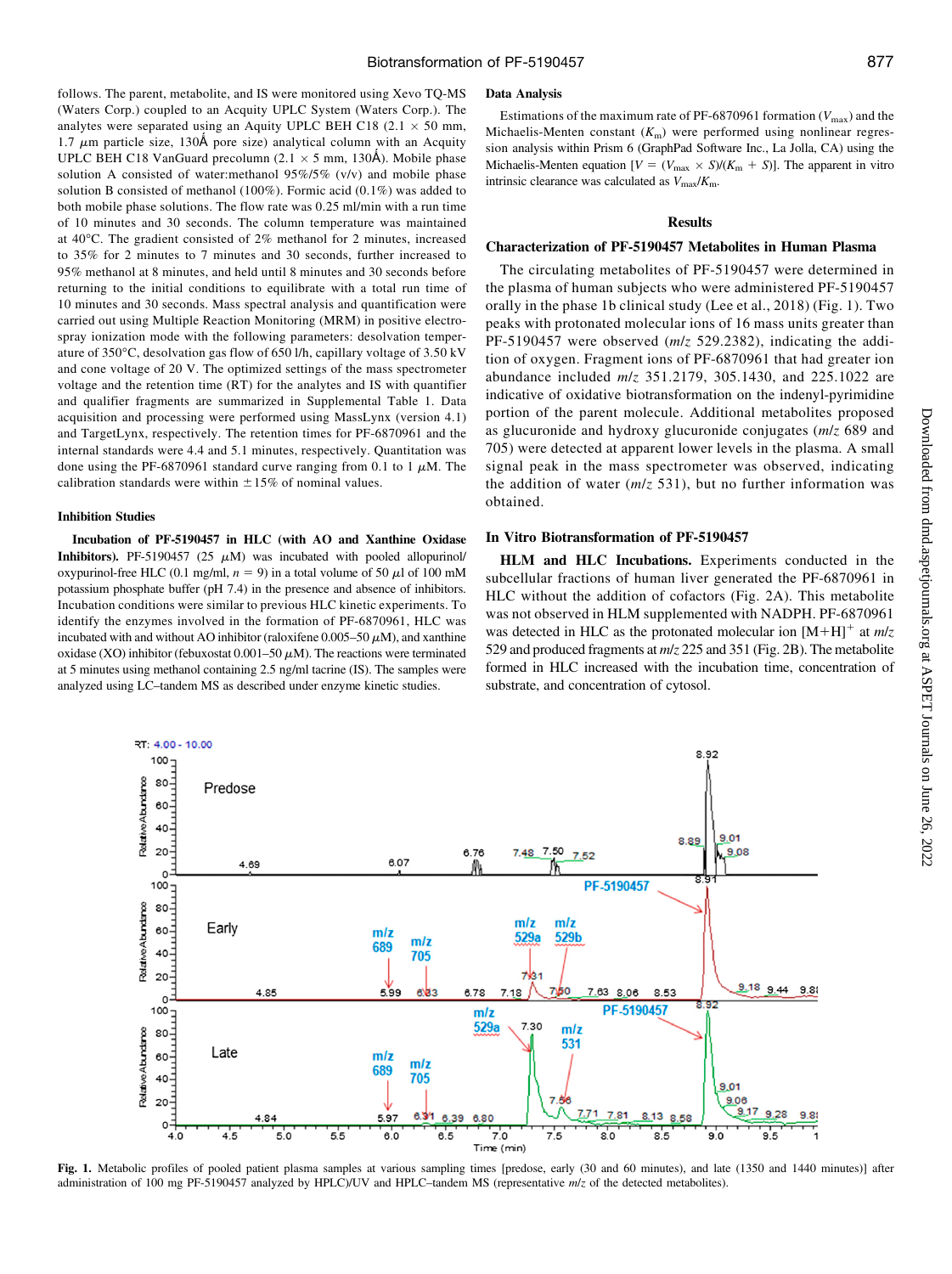

Fig. 2. (A) Representative chromatogram of PF-6870961, the major hydroxy metabolite formation in HLC. (B) Full scan and product ion scan of PF-6870961, the major metabolite (529a), detected at 7 minutes and 30 seconds in the pooled human plasma samples.

Hepatocyte Incubations. The formation of PF-6870961 was observed in human hepatocytes as shown in the chromatogram (Fig. 3). The traces are extracted ion chromatograms of m/z 529.2376 (5 ppm tolerance) representing the protonated molecular ion of a hydroxylated metabolite. The addition of 1-aminobenzotriazole, a broad-spectrum cytochrome P450 inactivator, inhibited the formation of the apparent minor metabolites at  $RT = 4.12$ , 4.62, and 5.57 minutes and did not

affect the metabolite eluting at  $RT = 3.98$  minutes, suggesting that cytochrome P45 mediated metabolism for the minor metabolites and not the major circulating metabolite, PF-6870961. It was also observed that the addition of hydralazine inhibited the formation of the metabolite at  $RT = 3.97$  minutes, indicating that AO could be the primary enzyme involved in the biotransformation of PF-5190457 in human liver [\(Supplemental Fig. 1\)](http://dmd.aspetjournals.org/lookup/suppl/doi:10.1124/dmd.119.087015/-/DC1).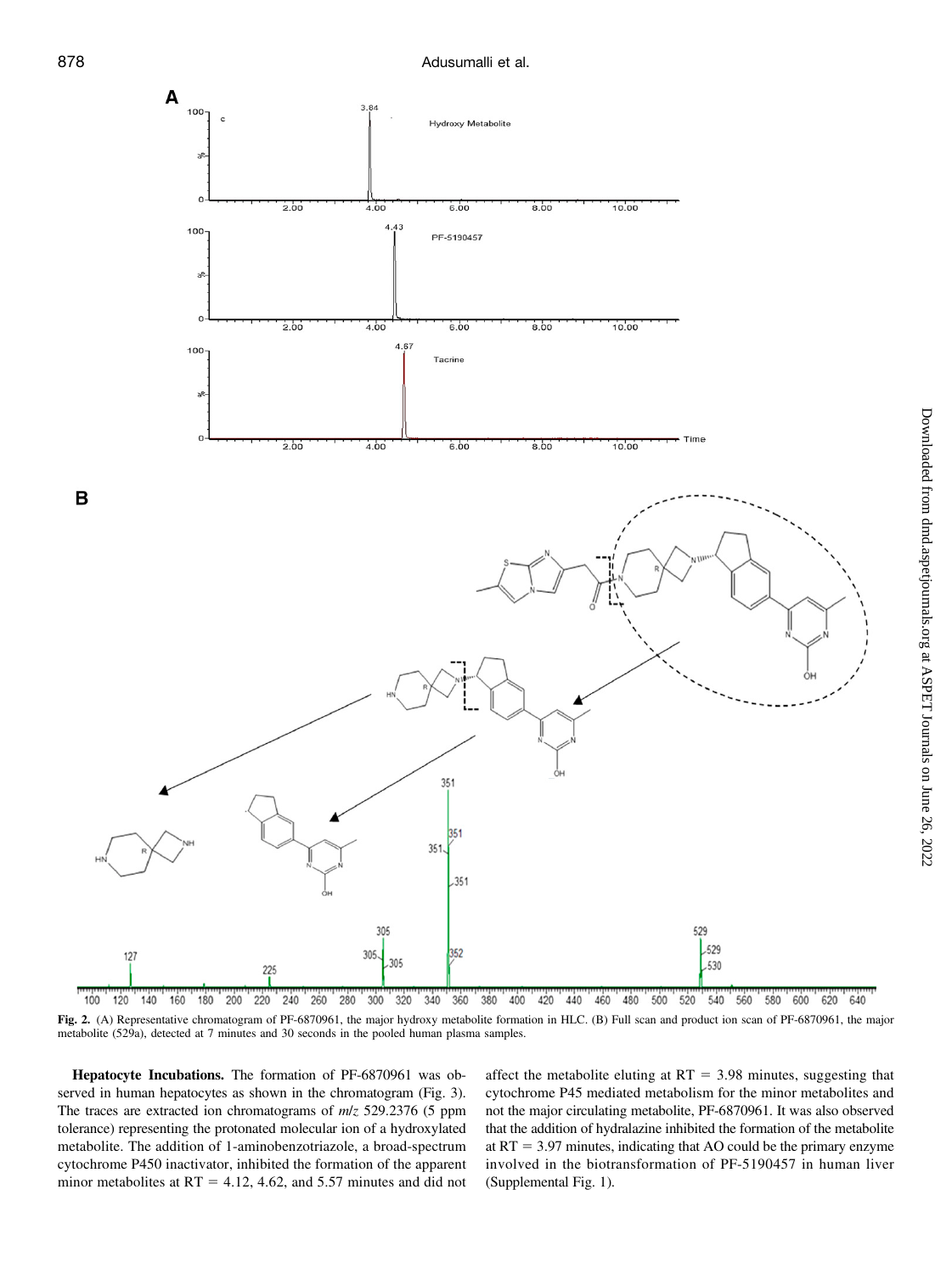

Fig. 3. HPLC-MS traces for  $m/z$  529 after PF-5190457 incubation in pooled human hepatocytes. Red arrows represent PF-6870961, the major hydroxy metabolite, and blue arrows represent other metabolites.

## Identification of Metabolite by NMR Spectroscopy

<sup>1</sup>H NMR and 2D NMR analyses of the parent compound PF-05190457 were performed for comparison against the spectra of the isolated metabolite. (Full interpretation and spectra are included in [Supplemental](http://dmd.aspetjournals.org/lookup/suppl/doi:10.1124/dmd.119.087015/-/DC1) [Figs. 2](http://dmd.aspetjournals.org/lookup/suppl/doi:10.1124/dmd.119.087015/-/DC1)-[10\)](http://dmd.aspetjournals.org/lookup/suppl/doi:10.1124/dmd.119.087015/-/DC1). Comparison of the parent and metabolite  ${}^{1}H$  spectrum showed one less aromatic proton with significant chemical shifts occurring on the 4-methylpyrimidine moiety (Fig. 4). The methylene group on the 4-methylpyrimidine moiety was observed intact with an

upfield chemical shift from  $\delta$  2.51 to  $\delta$  2.27. The HSQC spectrum of the parent compound demonstrated the protons of the methyl group of the 4-methylpyrimidine moiety at  $\delta$  2.51 were long ranged coupled into a carbon having a chemical shift of  $\delta$  115.8, which was determined to have an attached proton at  $\delta$  7.95 from the HSQC spectrum. Similarly, the heteronuclear multiple bond correlation spectrum of the metabolite demonstrated the protons of the methyl group of the 4-methylpyrimidine moiety at  $\delta$  2.27 were long ranged coupled into a carbon having a new

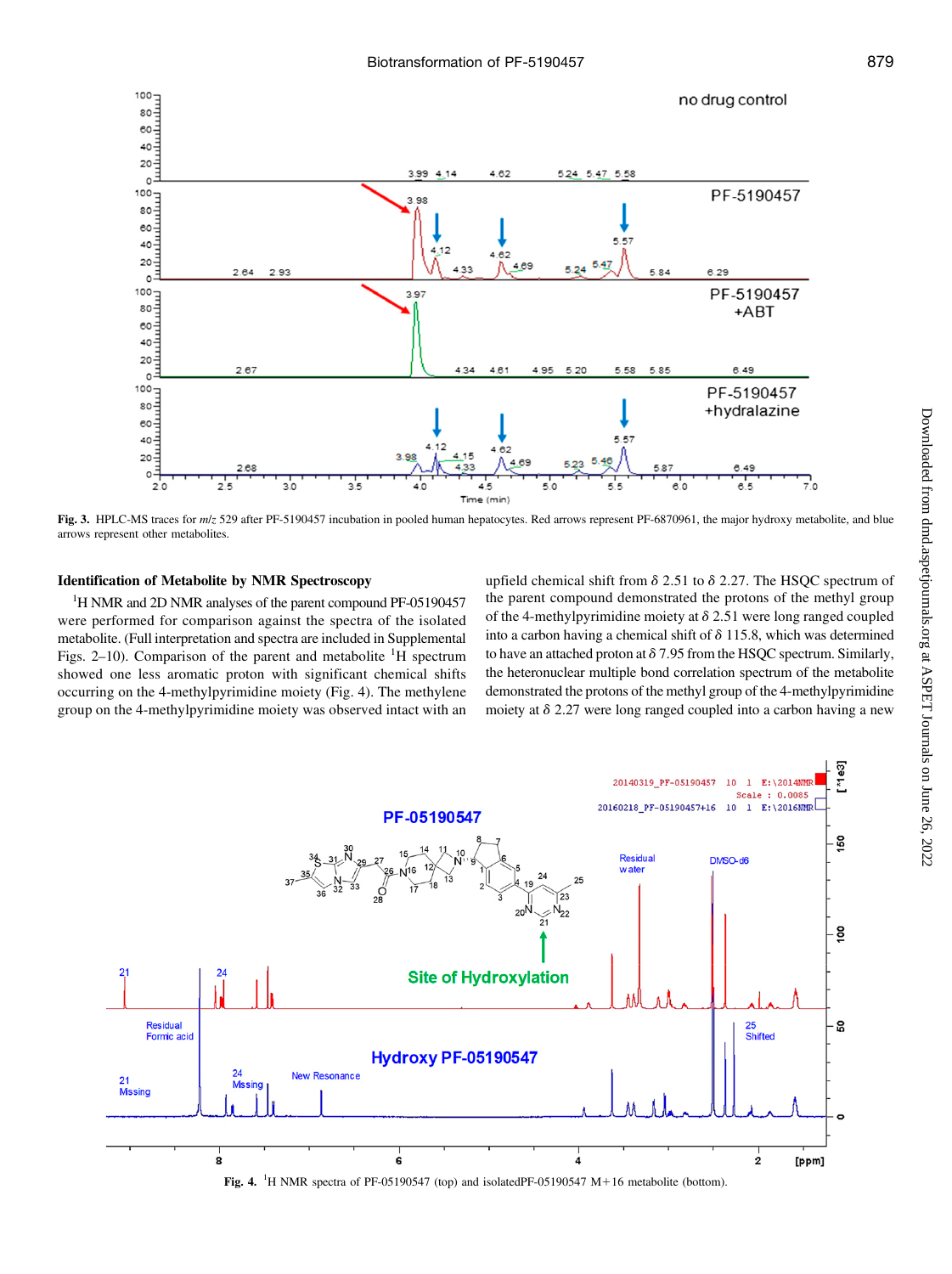chemical shift of  $\delta$  99.7, which was determined to have an attached proton at  $\delta$  6.86 from the HSQC spectrum. This suggests the proton ortho to the methyl group on the 4-methylpyrimidine moiety observed in the parent compound is still intact in the metabolite but shifted from  $\delta$  7.95 to  $\delta$  6.86. Also noted in the <sup>1</sup>H spectrum of the metabolite was the absence of the aromatic proton resonance at  $\delta$  9.05 observed in the parent compound, which was determined to be the proton meta to the methyl group on the 4-methylpyrimidine moiety between the two nitrogens. This suggests the site of oxidation is on the carbon between the two nitrogens of the 4-methylpyrimidine moiety.

## Enzyme Kinetic Analysis

Representative Michaelis-Menten kinetic plots of PF-6870961 formation in rAOX and HLC are depicted in Figs. 5 and 6, respectively. Substrate inhibition kinetics at higher concentrations of substrate was observed in rAOX incubations. The  $K<sub>m</sub>$  and  $V<sub>max</sub>$  values for the formation of PF-6870961 in rAOX and HLC were found to be  $6.9 \pm 0.8 \,\mu$ M and 357.9  $\pm$  19.2 pmol/min per milligram protein, and  $42.8 \pm 4.1 \mu M$  and  $119.6 \pm 3.6 \mu$  pmol/min per milligram protein, respectively. The intrinsic clearances in rAOX and HLC were 0.06 and 0.002 ml/min per milligram protein, respectively. The differences in  $K<sub>m</sub>$  values between HLC and rAOX are acknowledged but remain unexplained.

## Biotransformation of PF-5190457 Is Mediated by AO and XO

The effect of AO (raloxifene) and XO (febuxostat) inhibitors on the metabolism of PF-5190457 in HLC was investigated. There was considerable  $(>=75%)$  but not complete inhibition of the formation of PF-6870961 with 50  $\mu$ M raloxifene (Fig. 7). The extent of inhibition with febuxostat was greater than 50% at 1  $\mu$ M (Fig. 7), and a further increase in the inhibitor concentration did not reduce the formation of the metabolite. Thus, the maximum inhibition value in HLC is indicative of the maximum contribution of the affected enzyme. It can be concluded that both AO and XO contribute, and the inhibition values suggest that the contributions of each are of similar magnitude.

#### **Discussion**

Currently, alcohol use disorder is the only potential target under study, at least clinically, for PF-5190457. Furthermore, Denney et al. (2017) suggested other indications (central nervous system indications such as sleep problems, shift work disorder, and Prader-Willi) rather than metabolic indications such as diabetes (given the tachyphylaxis they



Fig. 5. Representative kinetics for the metabolism of PF-5190457 to hydroxy metabolite PF-6870961, in rAOX incubations.

Human Liver Cytosol 150 Hydroxy metabolite of PF-5190457 100 (pmol/min/mg) 50  $K_m = 42.8 \pm 4.1 \mu M$  $V_{max}$  = 119.6 $\pm$ 3.6 pmol/min/mg  $\Omega$ 100 200 300 400  $\Omega$ PF-5190457 (µM)

Fig. 6. Representative kinetics for the metabolism of PF-5190457 to a hydroxy metabolite PF-6870961 in HLC incubations.

saw after 14-day administration). The characterization of circulating metabolites from patients orally administered with the ghrelin receptor inverse agonist PF-5190457 revealed the biotransformation pathways for this novel compound. The primary route of metabolism observed in humans was hydroxylation, yielding PF-6870961. In vitro experiments showed that this metabolite was generated in human liver cytosol. The metabolite observed as PF-6870961 (m/z 529a) in human plasma and the metabolite formed in HLC (m/z 529) showed a similar tandem MS fragmentation pattern  $(m/z 225$  and  $m/z 351)$ , suggesting hydroxylation on the pyrimidine ring and yielding a strong correlation between in vivo and in vitro data. As such, this work also represents a practical example of a bed-to-bench approach, where a discovery from humans is then confirmed in vitro and leads to additional bench work as that described here in this translational work.

Hydroxylation reactions of drugs are almost always catalyzed by cytochrome P450 enzymes; however, in some instances hydroxylation of drugs containing aromatic azaheterocyclic moieties (e.g., pyrimidines and others) can be catalyzed by AO or XO. Results from experiments herein suggest that the primary biotransformation of PF-5190457 is via an NADPH-independent reaction in HLC leading to the formation of a hydroxypyrimidine metabolite. The position of hydroxylation on the pyrimidine ring between the two nitrogen atoms suggests nucleophilic attack via AO and/or XO enzymes in the metabolism of the drug (Krenitsky et al., 1972; Beedham, 1985; Kitamura et al., 2006). In contrast to electrophilic oxidation by CYP450 enzymes, both AO and XO enzymes catalyze their reactions by a mechanism of nucleophilic attack on carbon atoms that are electron deficient, such as those adjacent to nitrogen on aromatic N-heterocycle resulting in the formation of distinct metabolites (Krenitsky et al., 1972). Furthermore, the use of inhibitors indicated the contribution of both AO and XO enzymes to the formation of the hydroxypyrimidine metabolite of PF-5190457.

AO and XO enzymes belong to a family of molybdo-flavoenzymes and have a high level of similarity between their amino acid sequences (Beedham, 1987; Terao et al., 2000; Hille, 2005). The physiologic relevance of AO is still not known, but XO plays an important role in catalyzing hypoxanthine to xanthine and later to uric acid (Beedham, 1985; Kitamura et al., 2006). Generally, these enzymes differ in substrate and inhibitor specificity. An increasing number of compounds in the past few decades have been identified to be substrates of these enzymes, especially involving AO, which also has broader substrate specificity in comparison with XO (O'Connor et al., 2006; Pryde et al., 2010; Sanoh et al., 2015; Battelli et al., 2016). There are only a few substrates that show biotransformation by both enzymes, such as 6-deoxyclovir, 6-thioxanthine, and recently VU0409106, a lead compound for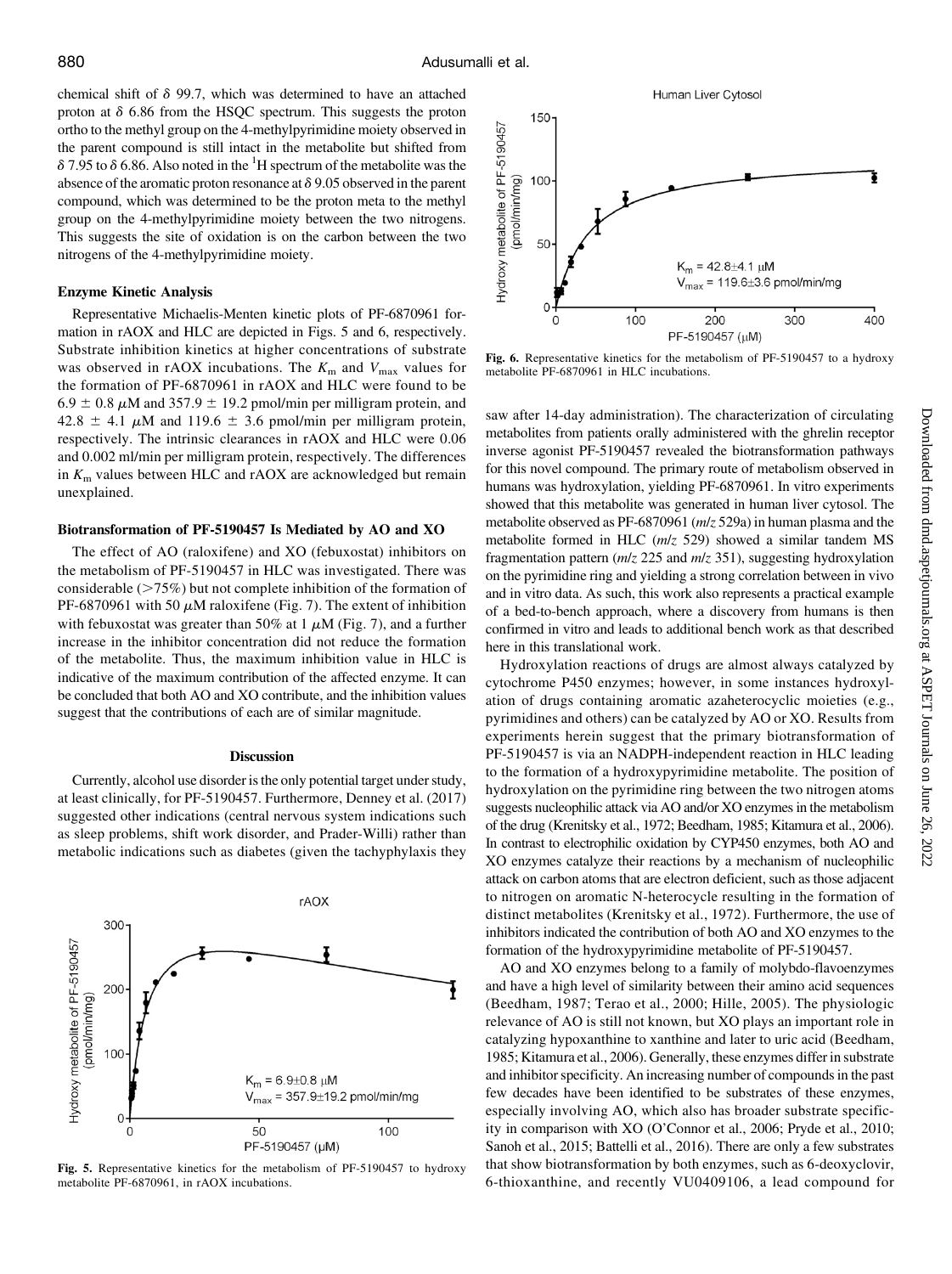



Fig. 7. Hydroxy metabolite (PF-6870961) formation in the presence of inhibitors (percentage of control) at various concentrations of raloxifene (A) and febuxostat (B) with 25  $\mu$ M PF-5190457 in HLC incubations.

childhood developmental disorders (Krenitsky et al., 1984; Morrison et al., 2012; Choughule et al., 2014). Although some overlap exists between the substrates, there have been chemical inhibitors identified specifically for AO and XO including raloxifene (Obach, 2004), hydralazine (Strelevitz et al., 2012), allopurinol (Panoutsopoulos et al., 2004), and febuxostat (Weidert et al., 2014). Allopurinol has been widely used as a known XO inhibitor, but recently it was identified that febuxostat is a more potent inhibitor of XO than allopurinol (Malik et al., 2011). There are no important clinical drug-drug interactions associated with inhibition of AO, but as growth in new chemical entities metabolized by AO is increasing, there could arise a need to characterize the drug-drug interaction potential at the AO level (Obach, 2004; Pryde et al., 2010). Allopurinol, an XO inhibitor, significantly inhibited 6-mercaptopurine (an XO substrate) when administered orally and there was a significant increase in peak plasma concentration and area under the curve of 6-mercaptopurine in patients with acute lymphoblastic leukemia (Zimm et al., 1983). Both potent XO inhibitors, allopurinol and febuxostat, are clinically used for the treatment of chronic gout and hyperuricemia. This condition is also present in disease states such as metabolic syndrome, diabetes, chronic liver disease, and cardiovascular disease (Hu and Tomlinson, 2008; George and Minter, 2017). It is a challenge to capture the drug interactions associated with these enzymes in animal models, especially for AO due to significant species, gender, and strain-specific differences in its expression and activity (Itoh, 2009; Crouch et al., 2017; Mao et al., 2018).

The findings from this study suggest that both AO and XO contribute to the metabolism of PF-5190457, resulting in the formation of PF-6870961. In cytosol, raloxifene and febuxostat (inhibitors of AO and XO, respectively) yielded estimates of maximum inhibition values of slightly in excess of 75% and 50%, respectively. These sums to over 100% and may suggest some overlap of the inhibitor selectivity; a not uncommon phenomenon for inhibitors used in reaction phenotyping studies. The study also emphasizes the importance of these noncytochrome P450 enzymes in drug metabolism during the early stages of drug development. Preliminary in vitro work on the metabolism of this compound predated findings that emerged in the literature on the potential importance of molybdenum cofactor enzymes (e.g., Magee et al., 2009; Dalvie et al., 2010; Pryde et al., 2010) and focused on the oxidative component catalyzed by cytochrome P450 enzymes. Thus, it was in human plasma samples where the first observation was made on the predominance of this metabolite ultimately found to be generated by AO and XO. The understanding of this clearance pathway for PF-5190457 will be important in its continued investigation as a therapeutic agent, especially in subjects with alcohol use disorder.

In summary, this study provides important novel information from different points of view: 1) it provides additional new information on the

recently developed novel compound PF-5190457, the first growth hormone secretagogue receptor 1a blocker that has moved to development in humans; 2) it provides an example of a reverse translational approach where a discovery in humans was brought back, validated, and further investigated at the bench level; and 3) it demonstrates the importance of considering the molybdenum-containing oxidases during the development of new drug entities.

### Acknowledgments

The authors thank the research staff in the Clinical Pharmacokinetics Research Laboratory at the University of Rhode Island. The authors also thank the clinical and research staff involved in data collection and support at the National Institute on Alcohol Abuse and Alcoholism (NIAAA) Division of Intramural Clinical and Biological Research, i.e., in the NIAAA/National Institute on Drug Abuse Section on Clinical Psychoneuroendocrinology and Neuropsychopharmacology and the NIAAA clinical intramural program. The authors also thank the clinical and research staff involved in data collection and patient care at the National Institutes of Health Clinical Center, i.e. in the Department of Nursing (in particular, the nurses of the 1SE Inpatient Unit and of the 1-HALC 1SE Outpatient Clinic), Department of Nutrition, and Department of Pharmacy. Furthermore, the authors express their gratitude to the participants who took part in the phase 1b clinical study. Finally, the authors thank the Steering Committee, whose members included members from the NIAAA Division of Medication Development (in particular, Dr. Joanne Fertig), the Drug Development Partnership Programs of the National Center for Advancing Translational Sciences (NCATS), and Pfizer, which kindly provided the study drug for the phase 1b clinical study under the NCATS grant.

#### Authorship Contributions

Participated in research design: Obach, Leggio, Akhlaghi.

- Conducted experiments: Adusumalli, Jamwal, Obach, Ryder.
- Contributed new reagents or analytic tools: Obach, Leggio, Akhlaghi.

Performed data analysis: Adusumalli, Jamwal, Obach, Ryder, Leggio, Akhlaghi.

Wrote or contributed to the writing of the manuscript: Adusumalli, Jamwal, Obach, Ryder, Leggio, Akhlaghi.

## References

- Asakawa A, Inui A, Kaga T, Yuzuriha H, Nagata T, Ueno N, Makino S, Fujimiya M, Niijima A, Fujino MA, et al. (2001) Ghrelin is an appetite-stimulatory signal from stomach with structural resemblance to motilin. Gastroenterology 120:337–345.
- Battelli MG, Polito L, Bortolotti M, and Bolognesi A (2016) Xanthine oxidoreductase in drug metabolism: beyond a role as a detoxifying enzyme. Curr Med Chem 23: 4027–4036.
- Beedham C (1985) Molybdenum hydroxylases as drug-metabolizing enzymes. Drug Metab Rev 16:119–156.
- Beedham C (1987) Molybdenum hydroxylases: biological distribution and substrate-inhibitor specificity. Prog Med Chem 24:85–127.
- Bhattacharya SK, Andrews K, Beveridge R, Cameron KO, Chen C, Dunn M, Fernando D, Gao H, Hepworth D, Jackson VM, et al. (2014) Discovery of PF-5190457, a potent, selective, and orally bioavailable ghrelin receptor inverse agonist clinical candidate. ACS Med Chem Lett 5:474–479.